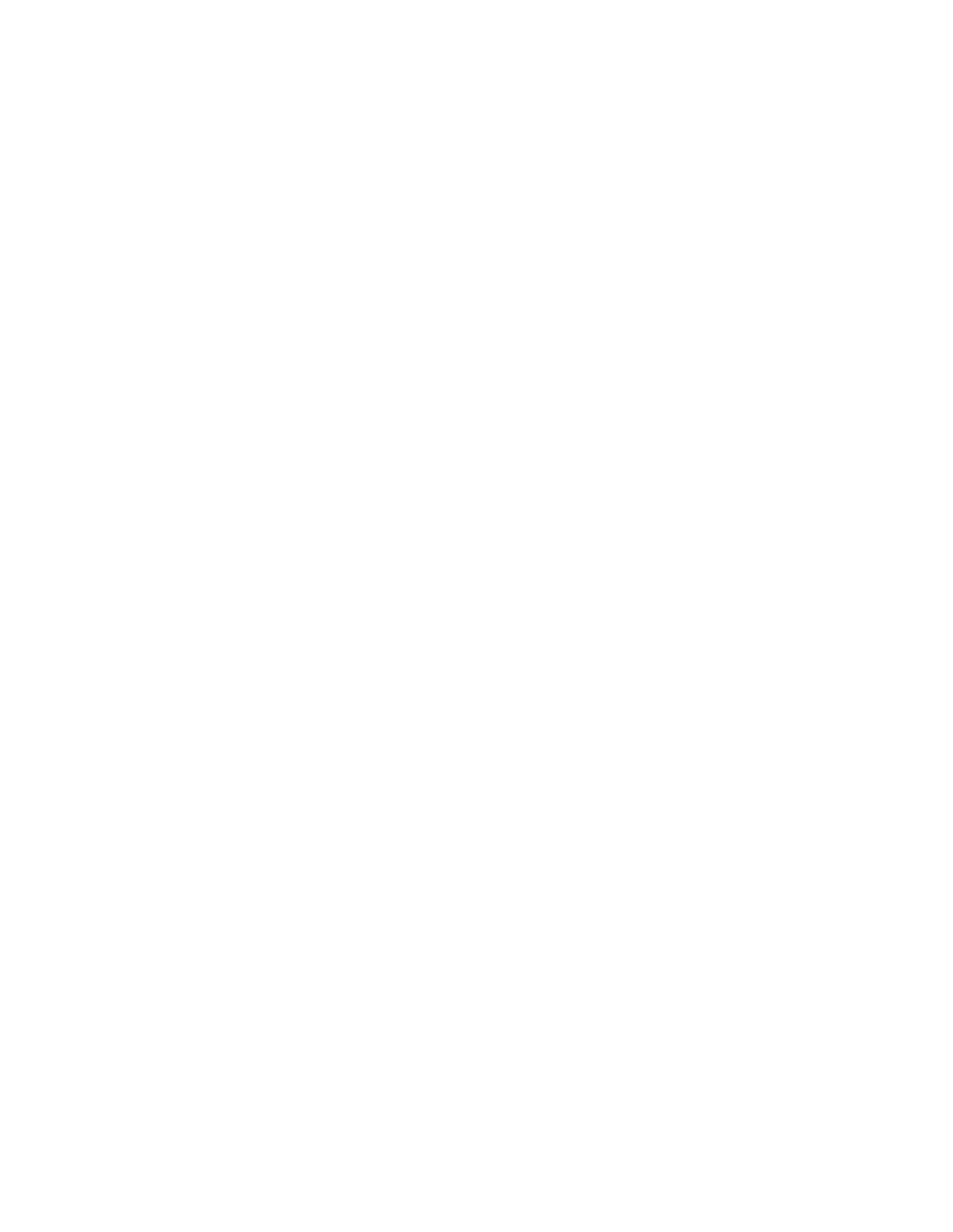# **PRACTICE NOTE**

# **Conducting Hearings in Private**

This Practice Note has been issued by the Council for the guidance of Practice Committee Panels and to assist those appearing before them.

# **Introduction**

Although most fitness to practice proceedings are normally held in public, in appropriate cases, Panels have the discretion to exclude the press or public from all or part of a hearing.

The decision to conduct all or part of a hearing in private is a matter for the Panel concerned and that decision must be consistent with Article 6(1) of the European Convention on Human Rights (ECHR), which provides limited exceptions to the need for hearings to be held in public.

# **Hearings in private**

The "open justice principle" adopted in the United Kingdom means that, in general, justice should be administered in public and that:

- proceedings should be held in public;
- evidence should be communicated publicly; and
- fair, accurate and contemporaneous media reporting of proceedings should not be prevented unless strictly necessary.

Historically, concerns about the conduct of proceedings have been about the failure to sit in public and, for that reason, the common law has long required that quasi-judicial proceedings should be held openly and in public on the basis that:

"…*publicity is the very sole of justice…and the surest of all guards against improbity. It keeps the judge…, while trying, under trial*" 1 .

Similarly, Article 6(1) ECHR is directed at preventing the administration of justice in secret. It guarantees the general right to a public hearing, for the purpose of protecting the parties from secret justice without public scrutiny and to maintain confidence in the courts. $2$  However, there is no corresponding general entitlement for a person to insist upon a private hearing.

 $\overline{a}$ 

<sup>1</sup> *Scott v Scott* 1913 AC 417

<sup>2</sup> *Diennet v France* (1995) 21 EHRR 554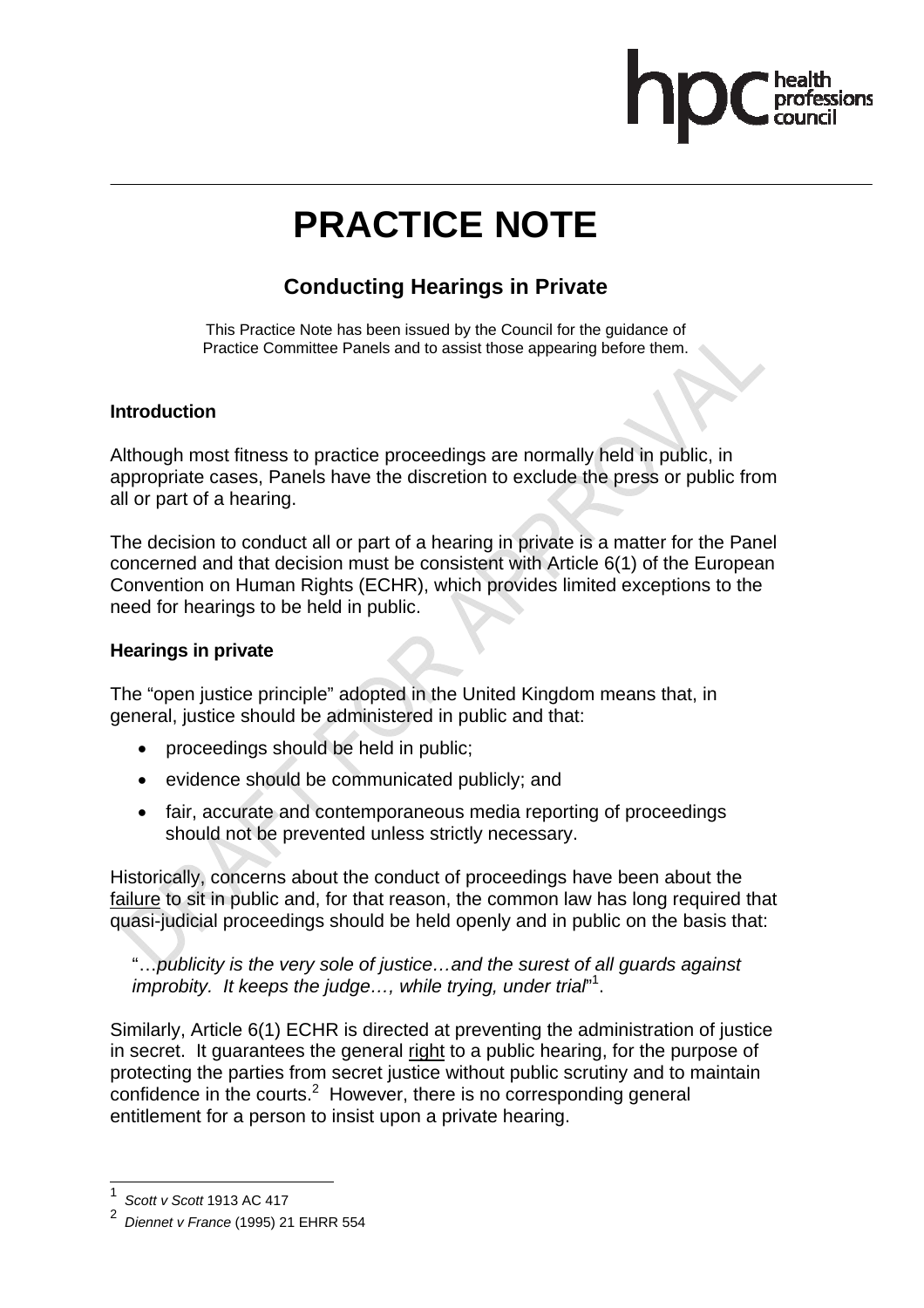The right to a public hearing is subject to the specific exceptions set out in Article 6(1). Consequently, there are circumstances in which proceedings can be heard in private but, unless one of those express exceptions applies, a decision to sit in private will be a violation of the ECHR.

In line with Article 6(1) ECHR, the procedural rules for each of the HPC Practice Committees provide $3$  that:

*"At any hearing... the proceedings shall be held in public unless the Committee is satisfied that, in the interests of justice or for the protection of the private life of the health professional, the complainant, any person giving evidence or of any patient or client, the public should be excluded from all or part of the hearing;..."* 

Thus, there are two broad circumstances in which all or part of a hearing may be held in private:

- where it is in the interests of justice to do so; or
- where it is done in order to protect the private life of:
	- o the person who is the subject of the allegation;
	- o the complainant;
	- o a witness giving evidence; or
	- o a service user.

# **Deciding to sit in private**

The decision to sit in private may relate to all or part of a hearing. Given that conducting proceedings in private is regarded as the exception, Panels should always consider whether it would be feasible to conduct only part of the proceedings in private before deciding to conduct all of the proceedings in private.

In determining whether to hear all or part of a case in private, a Panel should also consider whether other, more proportionate, steps could be taken to achieve their aim, for example:

• anonymising information;

 $\overline{a}$ 

- redacting exhibited documents;
- concealing the identity of complainants, witnesses or service users (e.g. by referring to them by initials or as "Person A" etc.).

Panels should also be aware that, unlike many courts, they do not have the 'intermediate' option of excluding the media from or imposing reporting restrictions on a hearing conducted in public.

<sup>3</sup> Rule 10(1) of the HPC (Conduct and Competence) (Procedure) Rules 2003 and HPC (Health Committee) (Procedure) Rules 2003; Rule 8(1) of the HPC (Investigating Committee) (Procedure) Rules 2003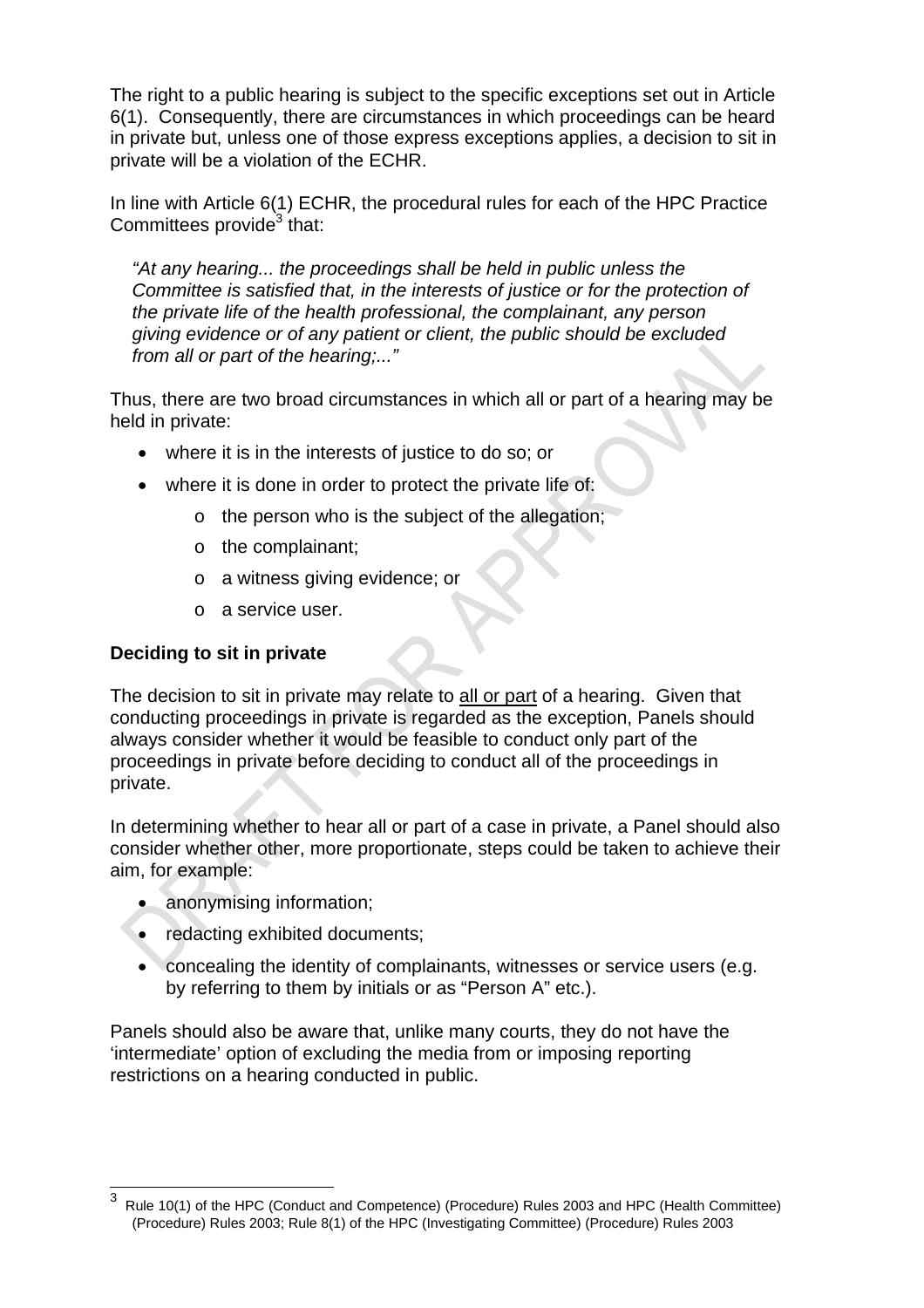A decision on whether to sit in private may be taken by the Panel on its own motion or following a request by one of the parties. Regardless of how the issue arises and no matter how briefly it can be dealt with, the Panel should provide the parties with an opportunity to address the Panel on the issue before a decision is made.

For example, most health allegations<sup>4</sup> will require Panels to consider intimate details of a registrant's physical or mental condition. A Panel is justified in hearing such a case in private in order to protect the registrant's privacy, unless there are compelling public interest grounds for not doing so; a situation which is highly unlikely to arise. The decision to hear such a case in private is unlikely to be contentious but, nonetheless, is one which the Panel should make formally and after giving the parties the opportunity to make representations.

# **The interests of justice**

In construing its statutory powers, a Panel must take account of its obligation under the Human Rights Act 1998, to read and give effect to legislation in a manner which is, so far as possible, compatible with the ECHR.

On that basis, the provision in the procedural rules that permits a Panel to conduct proceedings in private where doing so "is in the interests of justice" must be construed in line with the narrower test set out in Article 6 ECHR, which provides that proceedings may be held in private "to the extent strictly necessary in the opinion of the [Panel] in special circumstances where publicity would prejudice the interests of justice."

The narrow scope of that Article means that the exercise of the "interests of justice" exception should be confined to situations where it is strictly necessary to exclude the press and public and where doing otherwise would genuinely frustrate the administration of justice, such as cases involving:

- public interest immunity applications;
- national security issues;
- witnesses whose identity needs to be protected; or
- a risk of public disorder.

l

In deciding whether to conduct proceedings in private in "the interests of justice" Panels need to have regard to broad considerations of proportionality, but a fairly pragmatic approach can be adopted. For example, it has been held that prison disciplinary proceedings may be conducted in private in the interests of justice because requiring such proceedings to be held in public would impose a disproportionate burden on the State.<sup>5</sup>

<sup>4</sup> i.e. an allegation made under Article 22(1)(a)(iv) of the Health Professions Order 2001 that fitness to practise is impaired by reason of the registrant's physical or mental health

<sup>5</sup> Campbell and Fell v United Kingdom (1984) 7 EHRR 165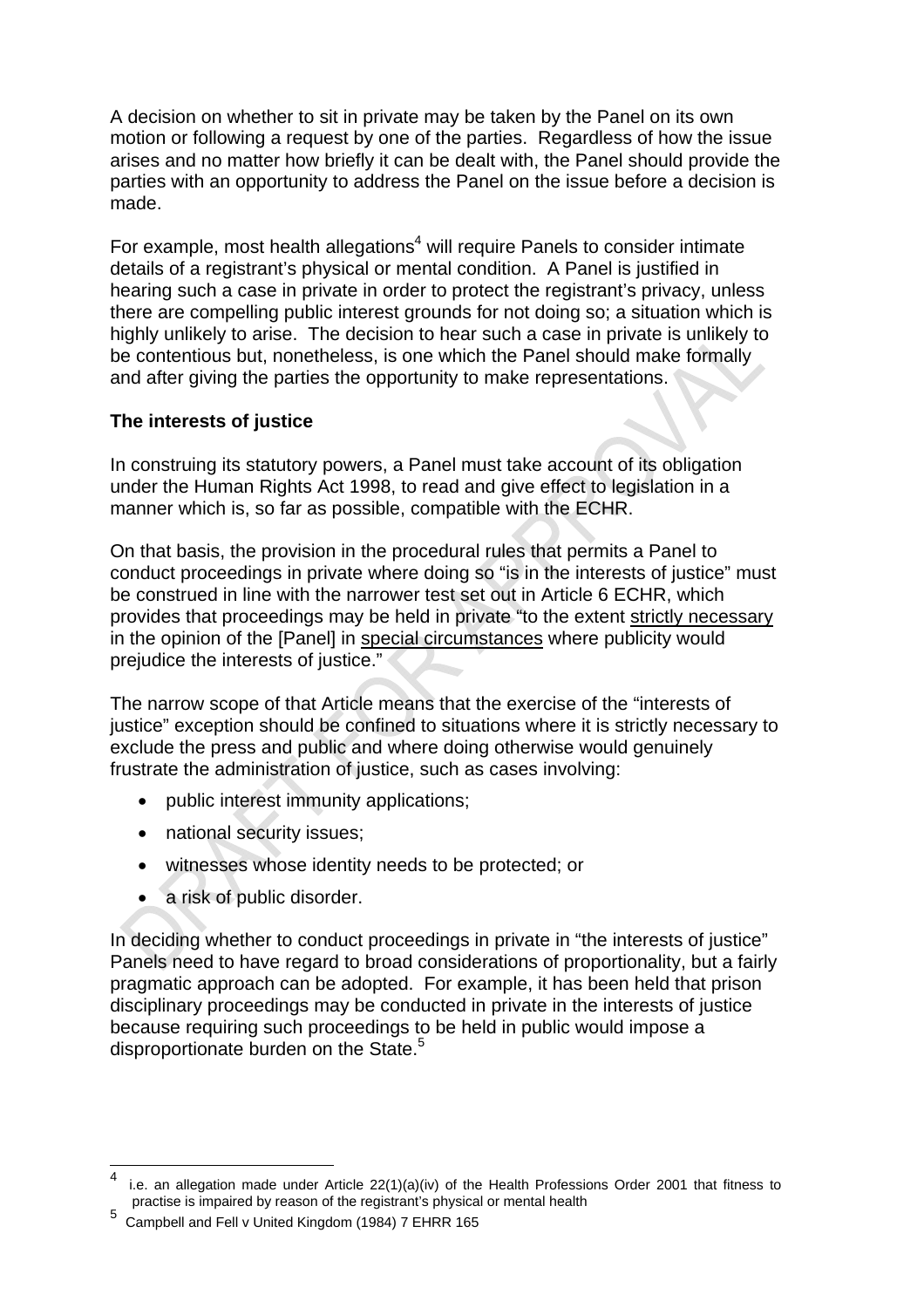# **In order to protect the private life**

As noted above, a decision to hear all or part of a case in private may be taken in order to protect the private life of:

- the person who is the subject of the allegation;
- the complainant;
- a witness giving evidence; or
- a service user.

The protection of a person's private life is not subject to the 'strict necessity' test under Article 6(1), but nonetheless Panels do need to establish a compelling reason for deciding that a hearing should be held in private. It is not justified merely to save parties, witnesses or others from embarrassment or to conceal facts which, on general grounds, it might be desirable to keep secret. The risk that a person's reputation may be damaged because of a public hearing is not, of itself, sufficient reason to hear all or part of a case in private unless the Panel is satisfied that the person would suffer disproportionate damage.

# **Children**

Although not expressly mentioned in the procedural rules, Article 6(1) ECHR provides a broad protection for children, enabling all or part of a hearing to be held in private "where the interests of juveniles… so require". The protection of 'juveniles' is not limited to protecting their "private life" and it will rarely be appropriate for Panels to require a child to be identified or participate in public proceedings.

There is no single law in the United Kingdom which defines the age of a child. Different ages are set for different purposes and varying provision is made by the laws of England & Wales, Scotland and Northern Ireland.

The UN Convention on the Rights of the Child, which has been ratified by the United Kingdom, defines a child as a person under the age of 18. Child protection agencies across the UK all work on the basis that a child is anyone who has not yet reached their 18th birthday. Panels should regard any person under the age of 18 as being subject to the protection for 'juveniles' afforded by Article 6(1) ECHR unless they are advised that doing so would conflict with a specific legal provision which applies in the UK jurisdiction in which they are sitting and to the proceedings before them.

# **Public pronouncement of decisions**

Article 6(1) ECHR provides for all judgments "to be pronounced publicly", but the relevant case law, notably *B v United Kingdom*<sup>6</sup> makes clear that, in this regard, Article 6(1) should not be interpreted literally. The Strasbourg Court has held, in the following terms, that doing so in cases where evidence has been heard in private may frustrate the primary aim of that Article:

 6 (2002) 34 EHRR 19